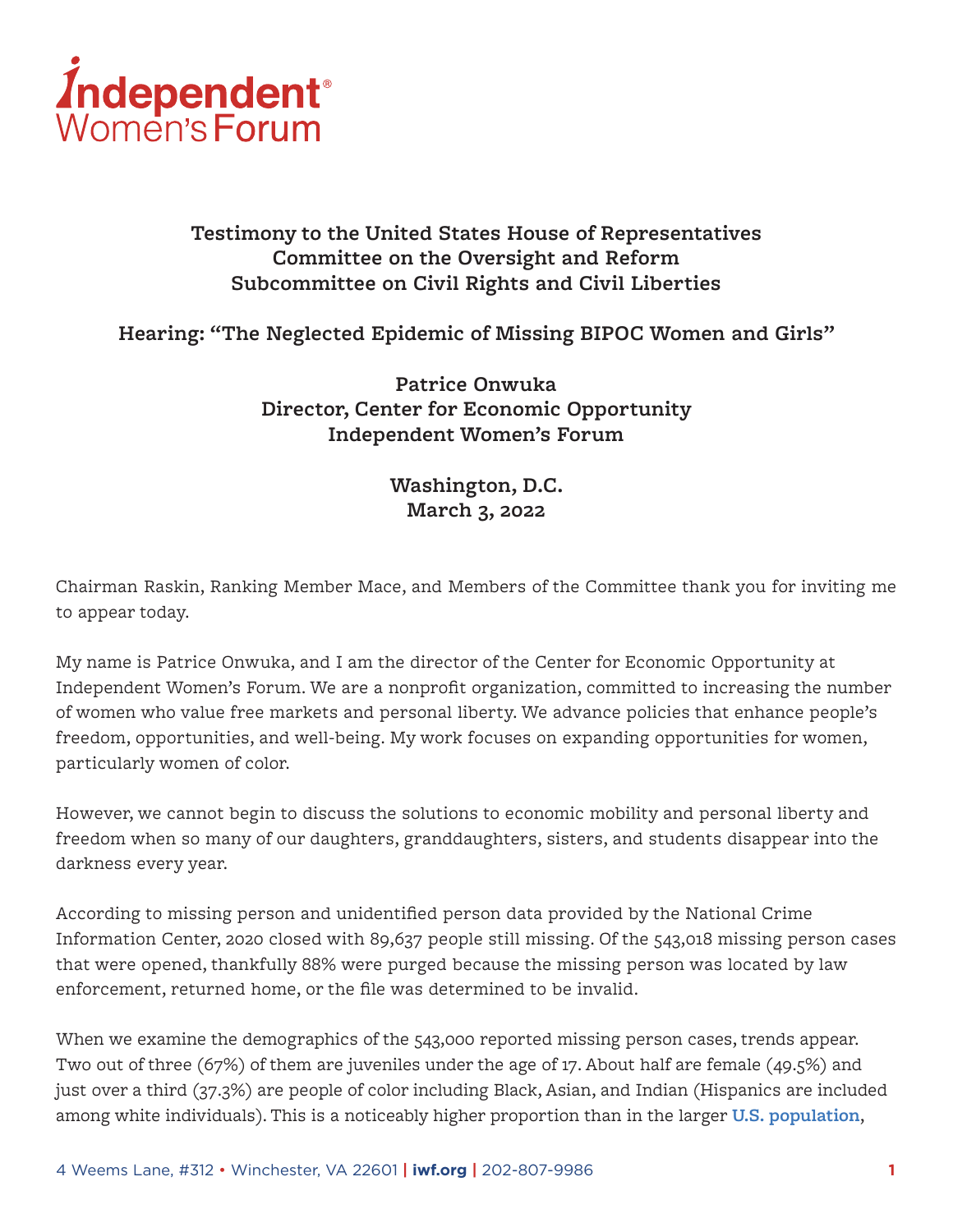where non-White and non-Hispanic populations comprise a combined 20.6%. Among missing persons of color, the lion's share is black. Black females comprise 16.6% of all reported missing persons and a third of juvenile cases.

Of the 89,637 cases still open by the end of 2020, 35% were people of color (not including Hispanics) and 17% were females of color (not including Hispanics). A third (31.4%) were black and 15.5% were black females.

The circumstances under which a person went missing are available for just under half of the reported cases in 2020. The data signal that among juveniles–the largest share of reported missings persons–a significant majority were coded as runaways (94.8%). Just 1% were coded as abductions by a non-custodial parent while abductions by strangers were extremely rare (.11%).

Missing black, Asian, and Indian women and girls is a serious challenge, and while I've gone through a lot of data, it's important to remember that the disappearance of just one child or one teenager can be devastating to a family and a community. Consider the example of Asha Degree, a 9-year-old girl from Shelby, North Carolina, who is still missing 22 years after her appearance on February 14, 2000. Today she would be 31 years old.

But thankfully, most missing persons are found or return home within a short period of time. However, that is little solace to the loved ones still waiting for their child, friend, or family member to be found.

Experts tell us that the first 48 hours following the disappearance of a child or individual are the most critical to finding her and returning her home. It's important to explore the role that families, communities, law enforcement, and the media play in helping to find that missing person.

We should also explore what causes juveniles to run away from home. We find that the home environment plays a significant role. Juveniles in vulnerable situations may perceive that fleeing is their best option, even if it is more dangerous. Abuse and socio-economic hardship contribute to the destabilization of the home. Public policy can only go so far in strengthening families. This is where civil society–churches and grassroots organizations that build human capital and empower individuals to be good parents, gainfully employed, and productive citizens–can help families to be strong.

Education is also key for many reasons. One of the negative impacts of pandemic lockdowns and school closures was that these policies kept more women and girls in vulnerable home situations. Virtual learning meant that students in abusive environments or situations were not detected and reported by adults such as teachers, guidance counselors, and nurses. A **[study](https://www.usnews.com/news/health-news/articles/2021-10-08/study-confirms-rise-in-child-abuse-during-covid-pandemic)** analyzing data on over 39,000 kids found that physical abuse of school-aged children tripled between March and September of 2020. By comparison, other studies have found no increase in child abuse of younger children as daycares and preschools largely remained open. Any discussion of missing, abused, or exploited women and girls must also start with the role that a good education and in-person learning provides.

Finding all missing persons, but especially girls and women of color should be a top priority. However, we should also engage in solutions that prevent them from disappearing.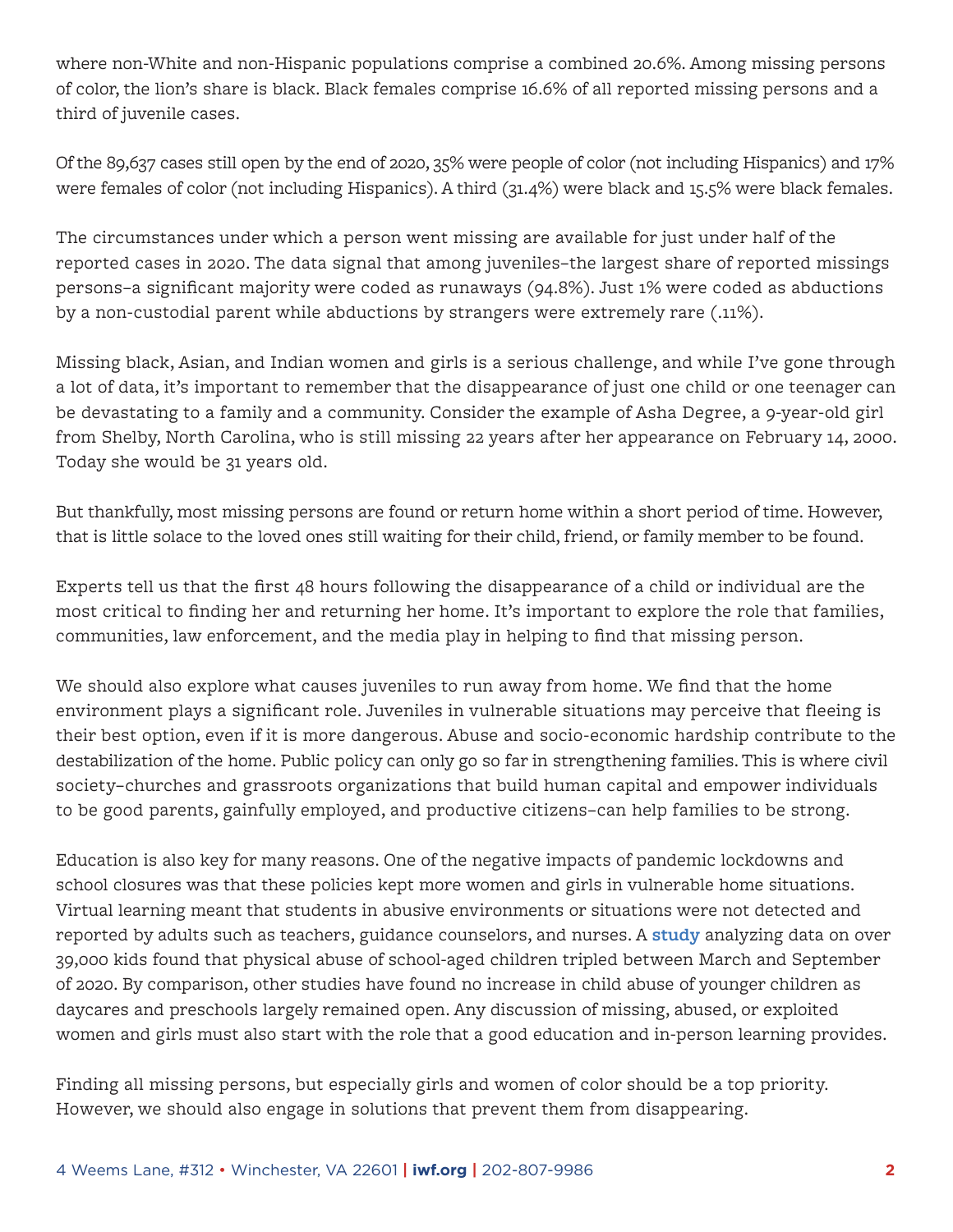# **Missing From the Headlines**

Some missing person cases undoubtedly attract great national media attention, such as the case of Gabby Petito, a young white woman whose disappearance sparked a nationwide manhunt. Gabby's father **[implored](https://www.wfla.com/news/sarasota-county/gabby-petitos-family-thanks-public-for-support-calls-for-more-attention-on-other-missing-persons/)** that just as much coverage be given "for other people, too. This same type of heightened awareness should be continued for everyone everyone." Many non-white disappearances do not garner the same national attention as Elizabeth Smart or Petito. These missed opportunities could be the key to closing more cases and reuniting missing girls with their families.

It is also important to recognize that at the local level, some missing person cases do get attention and are solved. For example, **[Jashyah Moore](https://www.nbcnewyork.com/news/local/jashyah-moore-found-safe-in-nyc-after-teen-was-missing-for-nearly-a-month/3397307/)**, a 14-year-old New Jersey girl, vanished on October 14, 2021. She was found in New York City one month later according to news reports. A **[12-year-old](https://pix11.com/news/themissing/facebook-live-leads-nypd-to-missing-girl-12-on-times-square-red-stairs/)  [Bronx girl](https://pix11.com/news/themissing/facebook-live-leads-nypd-to-missing-girl-12-on-times-square-red-stairs/)** who went missing around January 10, 2022, was found a few days later while doing a Facebook live on the famous red stairs in Times Square.

These stories of minority girls who disappeared may not have made national headlines, but they did make local headlines. By acting quickly to report the missing children, law enforcement and authorities working with the family and community were able to track the minors down and reunite them with their families. They also illustrate that–contrary to popular belief–most missing cases are resolved.

# **Reasons Behind Disappearances**

Missing people tend to be juveniles who are leaving home by choice. According to **[data](https://publications.aap.org/pediatrics/article/145/2/e20193752/68225/Runaway-Youth-Caring-for-the-Nation-s-Largest)** among runaway youth, girls tend to run away more often than boys. Youth of color also are overrepresented among runaway youth. The **[National Runaway Safeline](https://www.1800runaway.org/wp-content/uploads/2018/11/NRS-2018-Trend-Report_Final.pdf)** found that about a quarter (23%) identified as black or African American.

Rising crime, violence, and abuse in homes, schools, and communities have a harsh negative impact on American children. The **[Justice Department](https://www.ojp.gov/program/programs/cev)** reported on a national study of children finding that "almost 40 percent of American children were direct victims of 2 or more violent acts and 1 in 10 were victims of violence 5 or more times." Children are also exposed to violence at home as nearly 1 in 10 saw one family member assault another family member, and more than a quarter had been exposed to family violence during their life.

Abuse at home is a common reason that juveniles go missing. According to the **[Center for Diseases](https://www.cdc.gov/violenceprevention/pdf/ipv-technicalpackages.pdf)  [Control](https://www.cdc.gov/violenceprevention/pdf/ipv-technicalpackages.pdf)**, "8.5 million women (7% of all U.S. women) reported experiencing physical violence, rape (or being made to penetrate someone else), or stalking from an intimate partner in their lifetime and that they first experienced these or other forms of violence by that partner before the age of 18." Among children, about **[1 in 4](https://www.cdc.gov/violenceprevention/childsexualabuse/fastfact.html)** girls will experience child sexual abuse at some point in childhood. Overwhelmingly, child sexual abuse is perpetrated by someone the child or child's family knows.

According to a **[report](https://www.washingtonpost.com/posteverything/wp/2017/04/07/want-to-keep-black-kids-from-running-away-from-home-stop-hitting-them/)** from the Justice Department, black teens are three times more likely to be victims of reported child abuse or neglect, and over 40% of runaway and homeless youth are sexually abused before they leave their homes.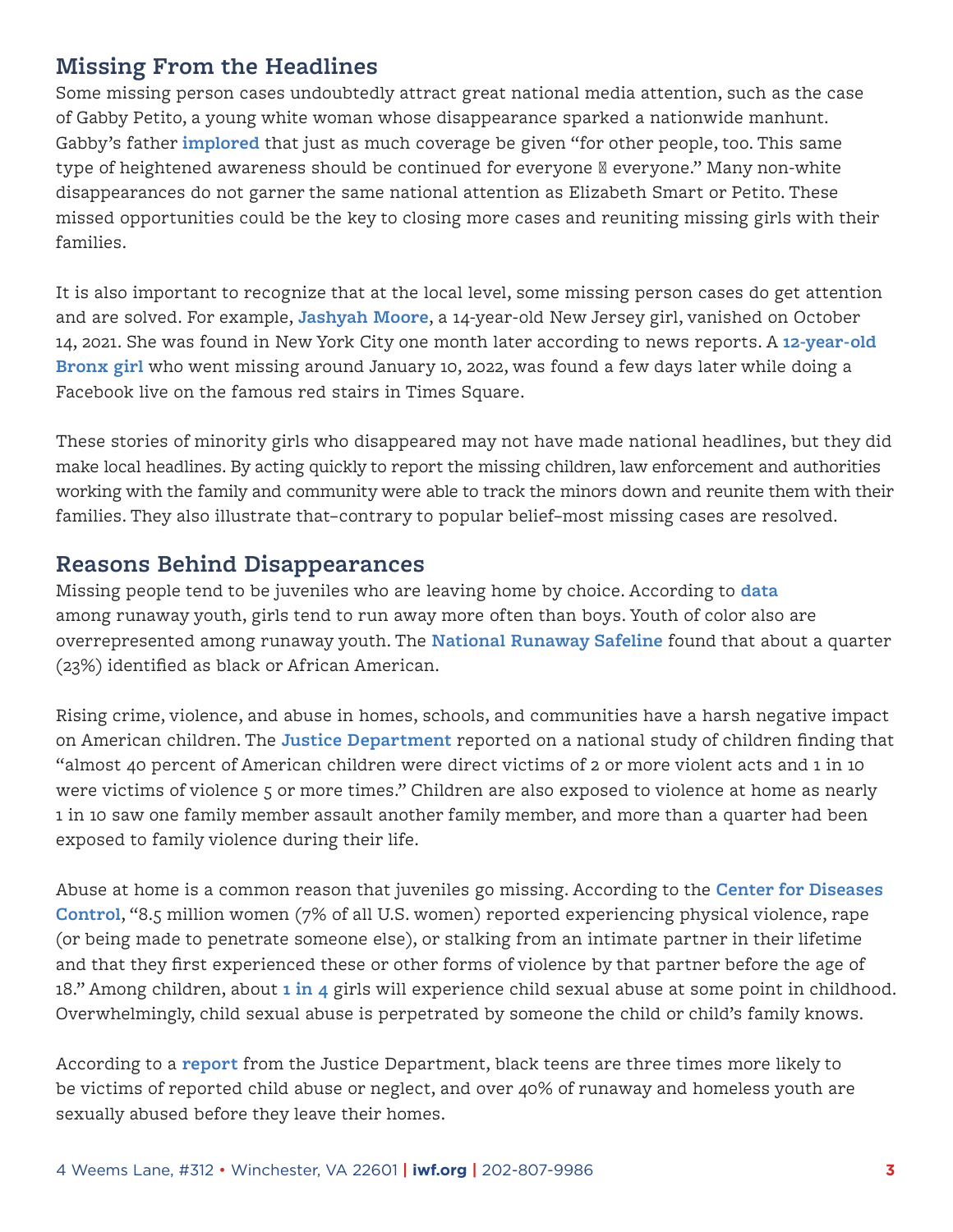Other factors contributing to adolescents being exposed to abuse and violence include intimate partner violence, alcohol problems and drug abuse in the family, not living with both biological parents, associating with deviant or delinquent peers, and low household income and educational attainment.

Pandemic-related educational and economic disruption exacerbated factors that lead to abuse and domestic violence. A recent **[study](https://counciloncj.org/impact-report-covid-19-and-domestic-violence-trends/)** by the Council on Criminal Justice estimated that the imposition of lockdowns early in the pandemic led to an 8% increase in domestic violence. Victims found themselves at home for extended periods of time with perpetrators. Factors such as unemployment, the stress of childcare and homeschooling, increased financial insecurity, and increased use of alcohol and other substances as coping mechanisms contributed to increasingly more violent environments.

Importantly, as juveniles and adults were confined at home, they were disconnected from family members, friends, colleagues, neighbors, and others who might have spotted the signs of abuse and reported it or intervened. This is especially true for students in abusive households. Prolonged virtual learning allowed many juveniles to not only fall behind, but to fall through the cracks. They were isolated from the teachers, coaches, counselors, and other adults who would normally be able to observe signs of abuse and report them.

### *Sex Trafficking*

Missing girls and women may end up in the dark world of sex trafficking, where they may be forced to sell access to their bodies, or they may be sold or traded to other traffickers. Some women are lured into sex trafficking in hopes of escaping their homes and current lives, for what they think will be a better life, for the offer of protection, and even adventure. According to **[Polaris Project](https://polarisproject.org/blog/2020/09/separating-fact-from-fiction-recent-cases-of-recovered-missing-children-and-what-they-show-about-child-sex-trafficking/)**, there are two important facts about child sex trafficking. First, most victims know and trust their traffickers, such as family members, friends and romantic partners. Second, victims with the vulnerabilities discussed earlier are targets for human trafficking.

Federally funded human trafficking task forces opened a total of **[2,515](https://bjs.ojp.gov/content/pub/pdf/cshti0810.pdf)** suspected incidents of human trafficking for investigation between January 1, 2008, and June 30, 2010. Some 40% percent involved prostitution of a child or child sexual exploitation. Blacks and black girls comprised a **[significant](https://rights4girls.org/wp-content/uploads/r4g/2015/02/African-American-Girls-and-Trafficking.pdf)  [proportion](https://rights4girls.org/wp-content/uploads/r4g/2015/02/African-American-Girls-and-Trafficking.pdf)** of sex trafficking victims and in some specific counties, nearly all of the girls in the juvenile justice systems who are sex trafficked are blacks.

Law enforcement confirms that missing minors who are recovered were at risk based on factors such as reported sexual and/or physical abuse as well as medical and mental health conditions. Often, they are not abducted by strangers.

Research by the **[Urban Institute](https://www.urban.org/research/publication/estimating-size-and-structure-underground-commercial-sex-economy-eight-major-us-cities)** that attempts to estimate the size of the underground commercial sex market in the United States, confirmed some of these troubling truths. For example, some prostitutes had family members or friends who exposed them to the sex trade at a young age. This is abusive by itself, but then strongly influences and normalizes the person's decision to participate in prostitution. Friends and acquaintances are also known to become pimps for those trafficked, and the victims may not realize they are being trafficked the right way until they are into sex work.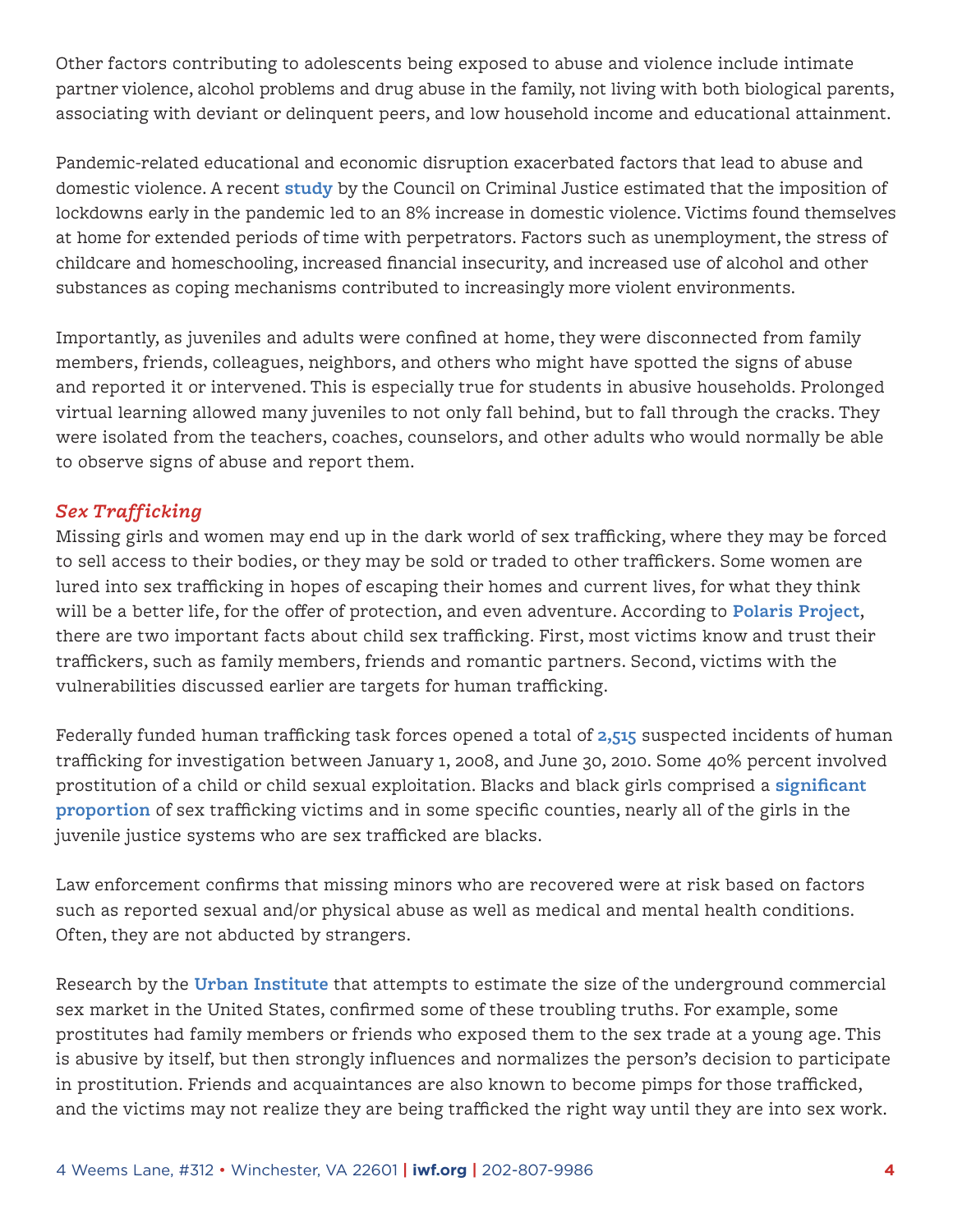In addition, solicitation has moved online due to the proliferation of social media and websites. Vulnerable juveniles are even more accessible online.

Sadly, at our southern border, a significant number of girls and women are also trafficked as cartels and human traffickers exploit the weakness in our border security and immigration policies.

# **Solutions**

### *Policing*

Our criminal justice system is not perfect, but law enforcement still plays a significant role in this conversation. Police lead investigations into missing persons, but they act on the information and leads that family, friends, and community members can provide. It's important that there be trust between police and the community for that kind of information-sharing to occur early on.

Police can also provide preventive help by in how they respond to rape, assault, and violence allegations. As we know, women and girls who are victims of sexual abuse are at particularly highrisk of going missing. Research **[shows](https://www.ojp.gov/pdffiles1/nij/225722.pdf)** that by arresting offenders police can reduce the risk that they will re-abuse and can improve victims' safety. With the offender gone, a victim may be less likely to leave her home and find herself in a worse situation.

We must ensure that police department are fully funded and have the staffing and resources they need to prevent and investigate crimes. Defunding the police is not productive towards this goal. According to a 2019 **[report](https://www.policeforum.org/assets/WorkforceCrisis.pdf)**, police departments have struggled with hiring since the 2007- 09 recession, and the anti-police rhetoric that exploded during the past two years has not helped police morale or recruitment.

Also, spiking violent crime across the United States today has implications for minority women and girls who are victims of domestic violence. Repeat offenders, many of whom are out on bail, probation, or parole, are frequently behind rising violence. Currently, **[jail populations](https://www.ahdatalytics.com/dashboards/national-jail-population/)** and **[prison](https://bjs.ojp.gov/content/pub/pdf/p19.pdf)  [populations](https://bjs.ojp.gov/content/pub/pdf/p19.pdf)** are down, leaving more violent criminals in homes and communities. Combined, violent offenses that include sexual assault comprised approximately one-third of rearrests. Unproductive justice reforms that effectively reduce criminal penalties and prosecutions of repeat offenders must be reconsidered.

### *Education*

Preventing girls and women from leaving their homes is a difficult challenge that likely requires many solutions. Poverty, limited educational and work opportunities, alcoholism, and abuse all increase the likelihood that a young person will be exposed to violence and/or will become missing. On the flip side, greater educational opportunity and attachment can reduce the risk of many bad outcomes, including the risk of going missing. According to the **[CDC](https://www.cdc.gov/violenceprevention/pdf/ipv-technicalpackages.pdf)**, attachment to school is a factor that protects a young person against dating violence along with good grades, high verbal IQ, and a positive relationship with one's mother. When in school, in person, vulnerable girls are also less likely to fall through the cracks as has happened during the pandemic.